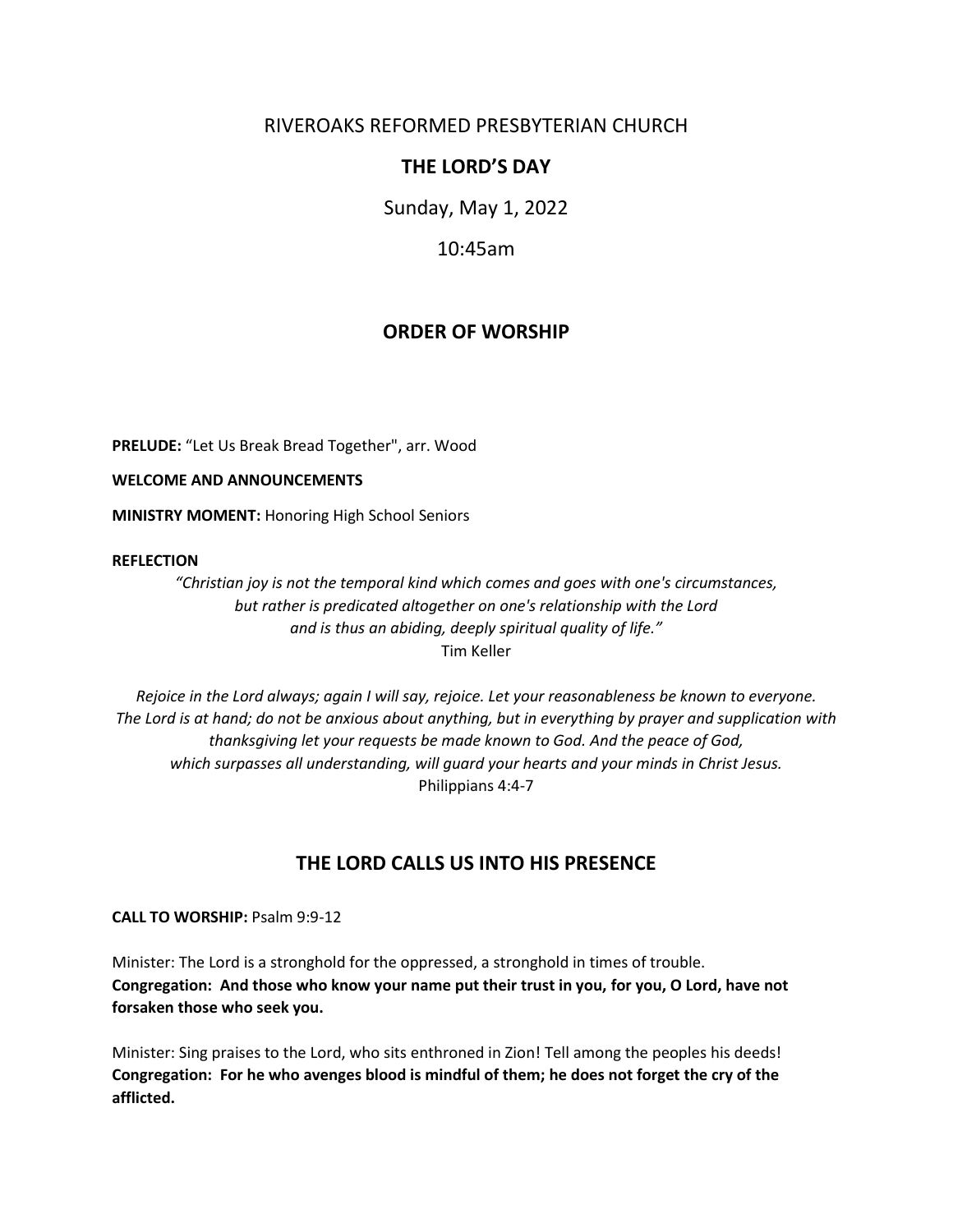#### **HYMN OF PRAISE, NO. 286:** "Worship Christ, the Risen King"

Rise, O church, and lift your voices, Christ has conquered death and hell. Sing as all the earth rejoices; resurrection anthems swell. Come and worship, come and worship, worship Christ, the risen King!

See the tomb where death had laid him, empty now, its mouth declares: "Death and I could not contain him, for the throne of life he shares." Come and worship, come and worship, worship Christ, the risen King!

Hear the earth protest and tremble, see the stone removed with pow'r; All hell's minions may assemble but cannot withstand his hour. He has conquered, he has conquered, Christ the Lord, the risen King!

Doubt may lift its head to murmur, scoffers mock and sinners jeer; But the truth proclaims a wonder, thoughtful hearts receive with cheer. He is risen, he is risen, now receive the risen King!

We acclaim your life, O Jesus, now we sing your victory. Sin or hell may seek to seize us, but your conquest keeps us free. Stand in triumph, stand in triumph, worship Christ, the risen King!

#### **PRAYER OF PRAISE AND ADORATION**

# **THE LORD CLEANSES US IN CHRIST**

## **THE OLD TESTAMENT READING:** 1 Samuel 12:20-24

 $20$  And Samuel said to the people, "Do not be afraid; you have done all this evil. Yet do not turn aside from following the LORD, but serve the LORD with all your heart.  $21$  And do not turn aside after empty things that cannot profit or deliver, for they are empty. <sup>22</sup> For the LORD will not forsake his people, for his great name's sake, because it has pleased the LORD to make you a people for himself. <sup>23</sup> Moreover, as for me, far be it from me that I should sin against the LORD by ceasing to pray for you, and I will instruct you in the good and the right way. <sup>24</sup> Only fear the LORD and serve him faithfully with all your heart. For consider what great things he has done for you.

### **THE NEW TESTAMENT READING:** Hebrews 12:1-4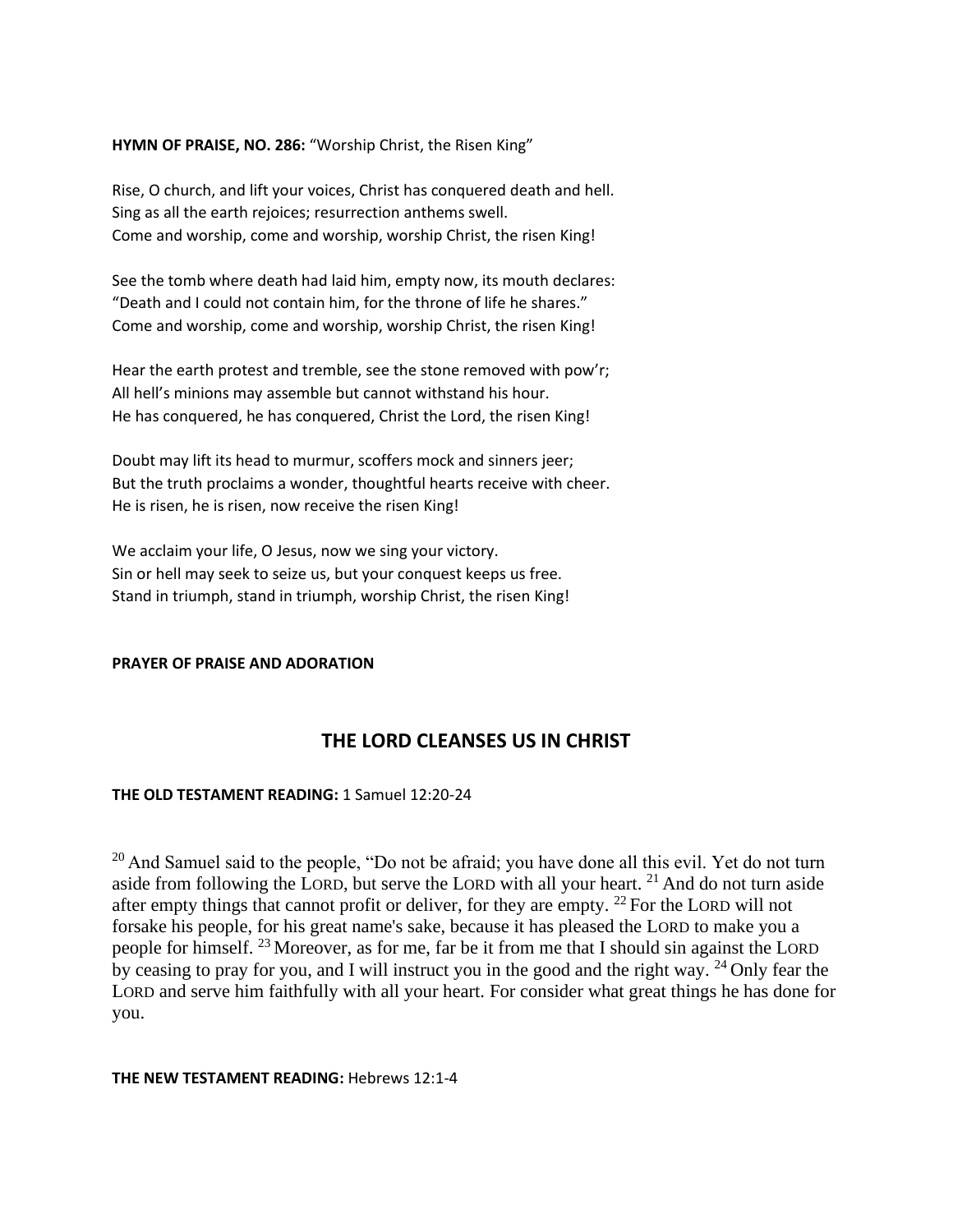$<sup>1</sup>$  Therefore, since we are surrounded by so great a cloud of witnesses, let us also lay aside every</sup> weight, and sin which clings so closely, and let us run with endurance the race that is set before us,  $\frac{1}{2}$ looking to Jesus, the founder and perfecter of our faith, who for the joy that was set before him endured the cross, despising the shame, and is seated at the right hand of the throne of God. <sup>3</sup> Consider him who endured from sinners such hostility against himself, so that you may not grow weary or fainthearted. <sup>4</sup> In your struggle against sin you have not yet resisted to the point of shedding your blood.

Minister: This is the word of the Lord. **Congregation: Thanks be to God!**

## **CONFESSION OF SIN**

**Forgive us, O Lord, for following after empty things instead of drinking deeply from the inexhaustible fountain of your nature. Help us remember that it is for your namesake that you preserve, uphold, and deliver us. Give us the strength to cast aside anything that would prevent us from running towards you in repentance and faith. Grant us, we pray, a holy reverence for you that leads to humble obedience to you** *...Silent and Personalized Confession of Sin...* **Amen!**

## **ASSURANCE OF PARDON:** Jeremiah 29:12-14

Then you will call upon me and come and pray to me, and I will hear you. You will seek me and find me, when you seek me with all your heart. I will be found by you, declares the Lord, and I will restore your fortunes and gather you from all the nations and all the places where I have driven you, declares the Lord, and I will bring you back to the place from which I sent you into exile.

**HYMN OF FAITH:** ""The Lord Is My Salvation"

**The grace of God has reached for me, and pulled me from the raging sea. And I am safe on this solid ground: the Lord is my salvation.**

**I will not fear when darkness falls, his strength will help me scale these walls. I'll see the dawn of the rising sun: the Lord is my salvation.**

**[Chorus] Who is like the Lord our God? Strong to save, faithful in love, my debt is paid and the vict'ry won: the Lord is my salvation.**

**My hope is hidden in the Lord, he flow'rs each promise of his Word. When winter fades, I know spring will come: the Lord is my salvation.**

**In times of waiting, times of need, when I know loss, when I am weak. I know his grace will renew these days: the Lord is my salvation. [Chorus]**

**And when I reach the final day, he will not leave me in the grave.**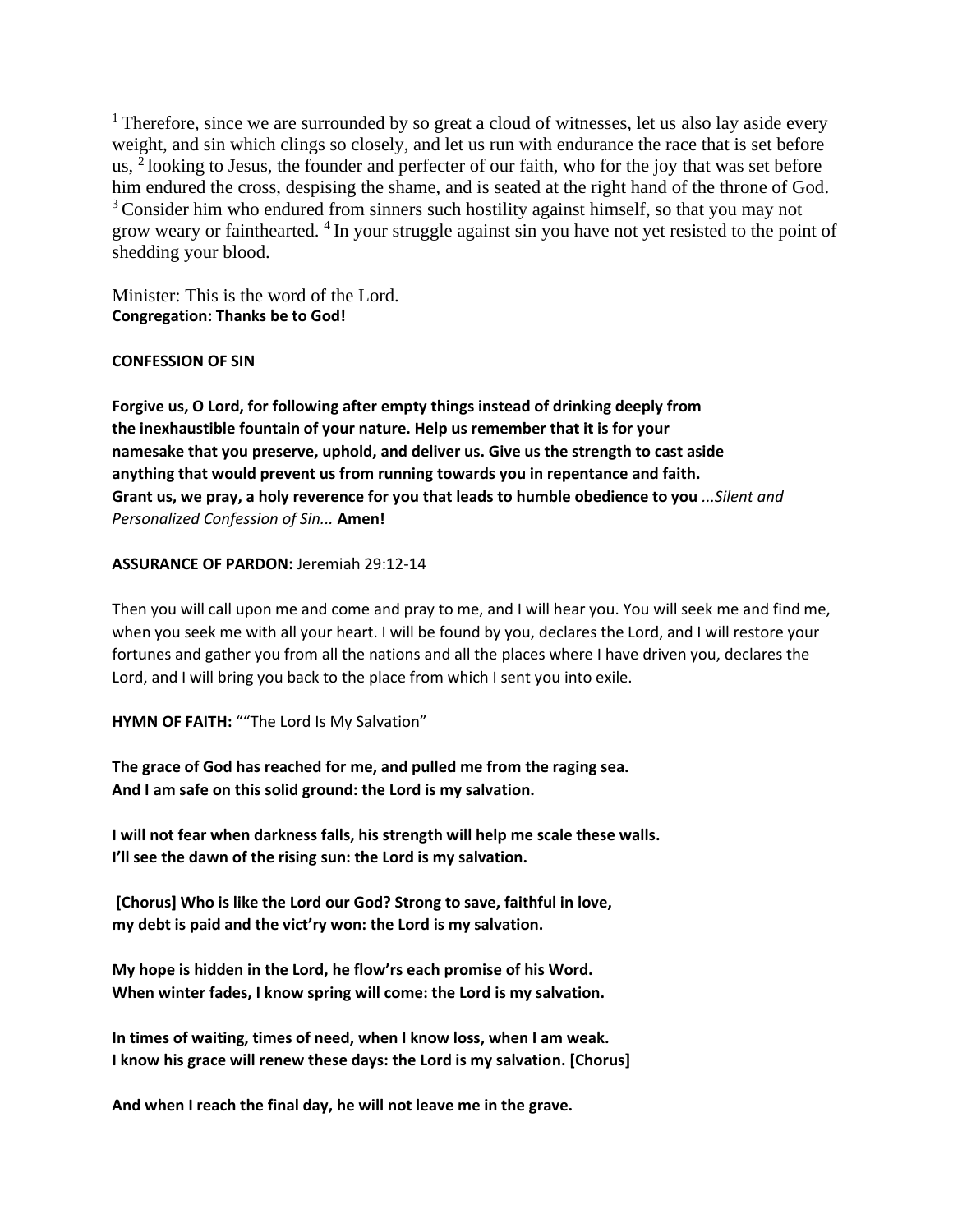**But I will rise, he will call me home: the Lord is my salvation. [Chorus]**

**Glory be to God, the Father, glory be to God, the Son, glory be to God, the Spirit; the Lord is my salvation.**

#### **WE CONFESS OUR FAITH:** Apostles' Creed

**I believe in God the Father Almighty, Maker of heaven and earth.**

**I believe in Jesus Christ, his only Son, our Lord, who was conceived by the Holy Spirit, and born of the virgin Mary. He suffered under Pontius Pilate, was crucified, died, and was buried; he descended into hell. The third day he rose again from the dead. He ascended into heaven and is seated at the right hand of God the Father Almighty. From there he will come to judge the living and the dead.**

**I believe in the Holy Spirit, the holy catholic church, the communion of saints, the forgiveness of sins, the resurrection of the body, and the life everlasting. Amen.** 

#### **HIS TITHES AND OUR OFFERINGS**

**ANTHEM:** "Have You Not Known"; Scott; The Adult Choir

Have you not known? Have you not heard? Has it not been told you that the everlasting God dwells on high in starry splendor? His glory is unspeakable; his power shall never fail.

They that wait on the Lord shall renew their strength. They shall mount up as eagles; they shall run and not grow weary; they shall walk and never faint.

To whom will God, the Lord, compare? Who can stand his equal? By his word he formed the heavens, by his power he e'er sustains them. Vain rulers perish hopelessly; strong nations come to naught. But...

Then why complain, O Israel? Why downcast, O Jacob? Do you think he does not see? Is your way now disregarded? His knowledge is unsearchable, his wisdom strong and sure.

Have you not known? Have you not heard? Has it not been told you that the everlasting God neither tires nor grows weary? E'en youth shall stumble helplessly, the young grow weak and faint. But...

## **PRAYER OF THANKSGIVING AND SUPPLICATION**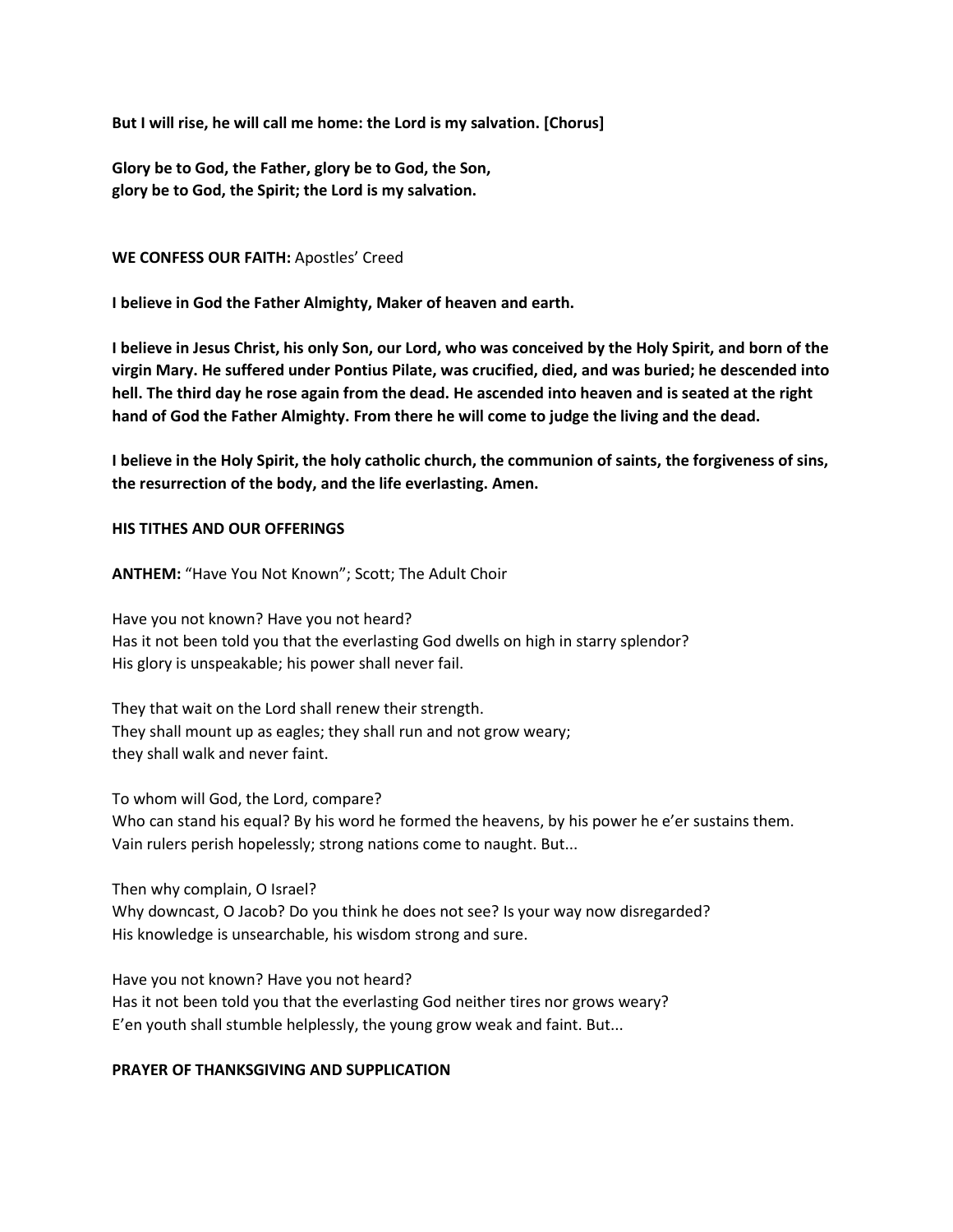# **THE LORD CONSECRATES US BY HIS WORD**

#### **SERMON TEXT:** John 14:28-31

 $^{28}$  You heard me say to you, 'I am going away, and I will come to you.' If you loved me, you would have rejoiced, because I am going to the Father, for the Father is greater than I.  $^{29}$  And now I have told you before it takes place, so that when it does take place you may believe.  $^{30}$  I will no longer talk much with you, for the ruler of this world is coming. He has no claim on me,  $31$  but I do as the Father has commanded me, so that the world may know that I love the Father. Rise, let us go from here.

**PREACHING OF GOD'S WORD:** Pastor Tommy Lee Sermon Series: Take Heart; I Have Overcome The World XIII. "Three Weighty Words in The School of Christ"

**HYMN OF RESPONSE, NO. 182:** "My Song Is Love Unknown"

My song is love unknown, my Savior's love to me, Love to the loveless shown, that they might lovely be. O who am I, that for my sake my Lord should take frail flesh and die?

He came from his blest throne, salvation to bestow; But men cared not, and none the longed-for Christ would know. But oh, my Friend, my Friend indeed, who at my need his life did spend!

Sometimes they strew his way, and his sweet praises sing; Resounding all the day hosannas to their King. Then "Crucify!" is all their breath, and for his death they thirst and cry.

Why, what hath my lord done? What makes this rage and spite? He made the lam to run, he gave the blind their sight. Sweet injuries! Yet all his deeds their hatred feeds; they 'gainst him rise.

They rise, and needs will have my dear Lord made away; A murderer they save, the Prince of Life they slay. Yet willing he to suff'ring goes, that he his foes from thence might free.

In life, no house, no home my Lord on earth might have; In death, no friendly tomb but what a stranger gave. What my I say? Heav'n was his home, but mine the tomb wherein he lay.